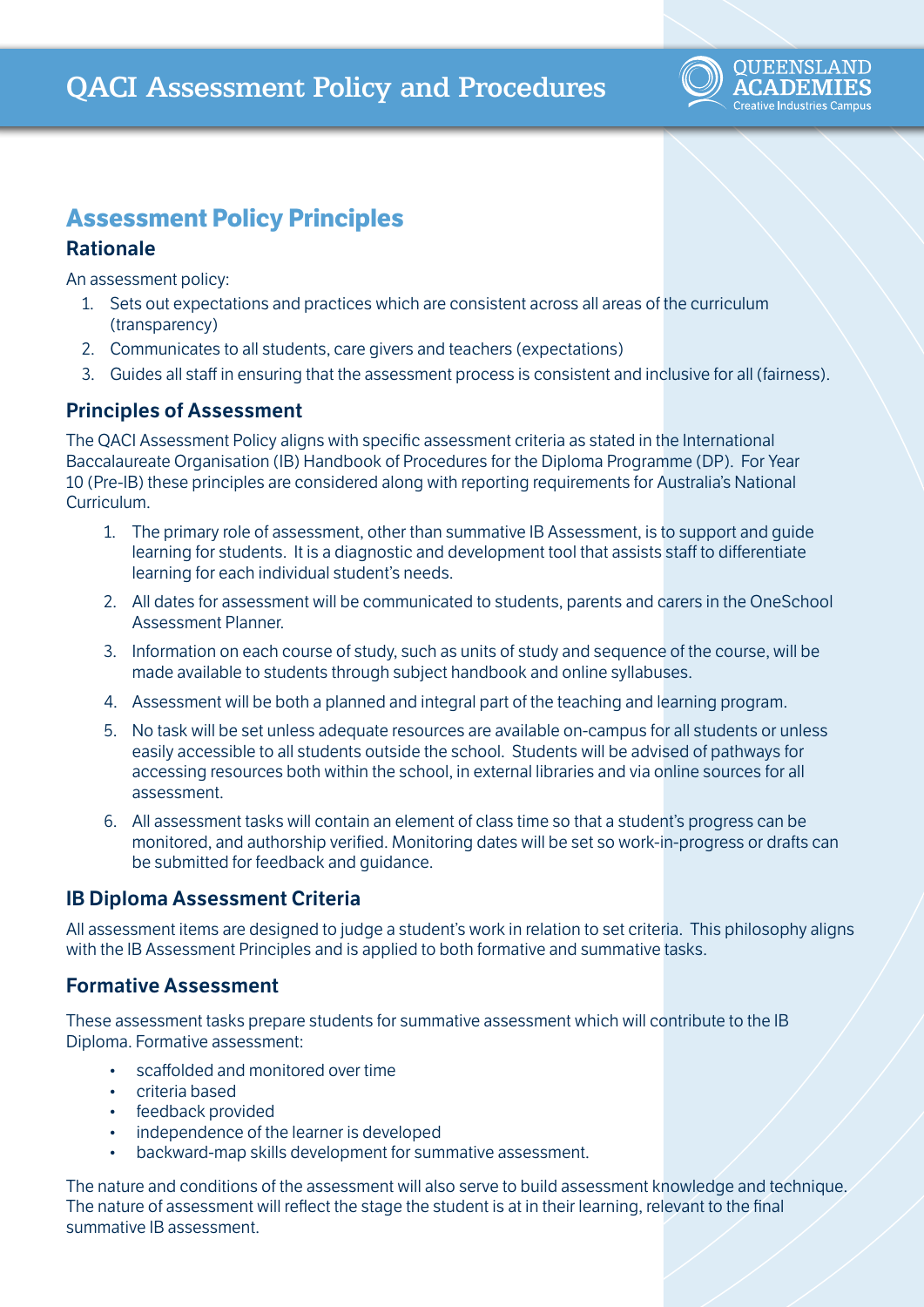### **Summative Assessment**

Summative Assessment directly contributes to the final IB Diploma qualification.

It provides differentiated information about actual student achievements – this can inform both students/ parents/carers/external parties through certification as well as being used as a tool for professional development.

## **Timing of Assessment**

The school carefully considers the timing of internal assessment to maintain an inclusive approach to the workload and wellbeing of all students. The school provides feedback to all students on their fullest and latest knowledge and skill within each subject.

At QACI, formal assessment blocks are scheduled throughout the school year and are communicated through the student assessment planner. These assessment blocks model and mirror the guidelines of the formal summative IB examination session and assist students to develop their exam techniques and skills.

### **Inclusive Assessment Arrangements (IAA)**

In line with *[QACI Inclusion Policy](https://qaci.eq.edu.au/SupportAndResources/FormsAndDocuments/Documents/Inclusion-policy.pdf)*, all young people should have opportunities to demonstrate their abilities in learning and assessment conditions that are as fair as possible. Arrangements are provided to any young person who requires support and where the need can be justified based on the eligibility criteria articulated in the IB Access and Inclusion Policy, and Learning Diversity and Inclusion in IB Programmes.

# **Academic Integrity**

In all situations associated with assessment, the school's *[Academic Integrity Policy](https://qaci.eq.edu.au/supportandresources/formsanddocuments/documents/academic-integrity-policy.pdf)* will apply.

All assessment tasks should contain an element of class time when a student's progress can be monitored and authorship verified.

An authentic piece of work is based on the student's individual assessment items and original ideas, along with the ideas and work of others being fully acknowledged. All assessment completed by a student, whether written or oral, must wholly and authentically use that student's own language and expression. Where sources are used or referred to, whether in the form of direct quotation or paraphrase, such sources must be fully and appropriately acknowledged.

Students must acknowledge:

- All ideas and work of other persons
- Rendition of another person's words presented in a new style and integrated grammatically into the writing
- Email messages, websites
- Electronic media
- Sources of all photographs, maps, illustrations, computer programs, data, graphs, audio-visual
- Verbatim (word for word) quotes
- Works of art including music, film, dance, theatre arts, and visual arts.

### **Malpractice**

Students are expected to act in a responsible and ethical manner throughout their participation in the International Baccalaureate Diploma Programme. In particular, students must avoid any form of malpractice. The IB defines malpractice as 'behaviour that results in, or may result in, the candidate or any other candidate gaining an unfair advantage in one or more assessment components.' Malpractice most commonly involves collusion or plagiarism.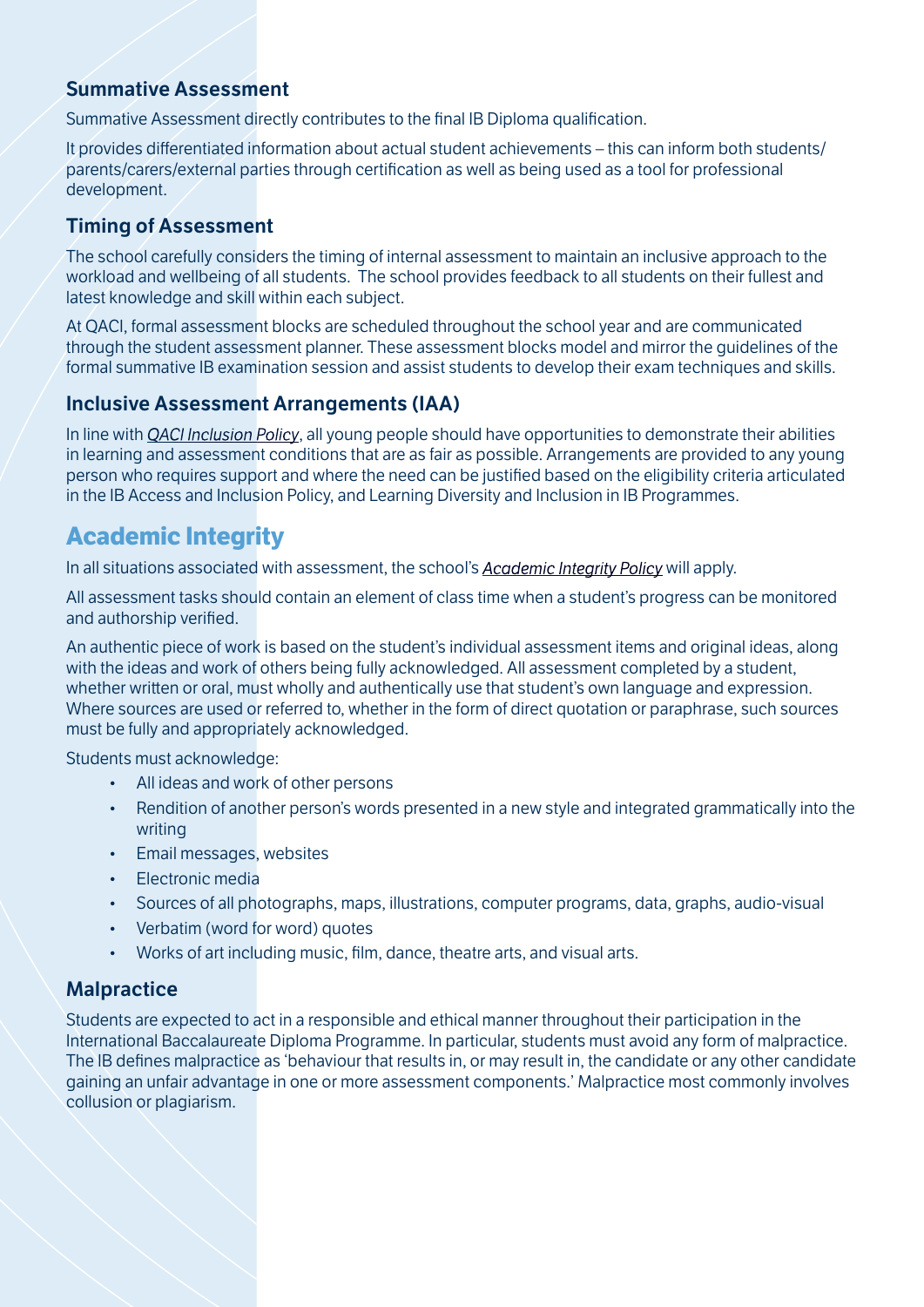# **Assessment Communication Protocols**

### **Assessment Plans**

All subjects have an **Assessment Plan** that outlines timing, weighting and details of each assessment item for each year level.

Information about assessment tasks and activities are included in course outlines, which are available through QACI Student SharePoint.

#### **Assessment Calendars**

Information and coordination of assessment will be communicated to students and the school community in these ways:

#### **1. OneSchool Assessment Planner.**

This individualised planner will include Formative and Summative Assessment tasks:

**2. Assessment Block Schedule** (coordinated by Deputy Principal)

QACI has an assessment block for assignment submissions, orals and examinations throughout the academic school year.

All submissions and examinations in the assessment block will be programmed, coordinated and communicated by the Deputy Principal

### **Variation to Whole Cohort Assessment**

Variations to published assessment dates are well considered and kept to a minimum.

All variations will be approved by the School Leadership Team. This includes final draft dates for summative IB assessment.

Variations to assessment will be communicated directly to students, parents and carers via electronic communication a minimum of five (5) full school days prior to the new date if the assessment date is brought forward. OneSchool Assessment Planners will be adjusted to reflect these new approved dates.

# **Feedback Cycles and Reporting**

### **Moderation of Student Work**

For each assessment item, formative and summative, teachers engage in a collaborative process to moderate grading against the set criteria to ensure consistent standards for all students, classes and teachers. At times this may also involve "blind marking" where teachers assess students from other classes before engaging in the moderation process.

To ensure teachers' judgement of criteria remains consistent with IB expectations and standards, QACI expects teachers to evaluate the externally marked items from the previous examination period (returned via the Enquiry Upon Result process).

#### **Academic Reporting**

QACI uses OneSchool for student and reporting data.

Students, parents and carers receive an academic report outlining student levels of achievement, effort and behaviour following formal assessment periods.

Throughout the year teachers will communicate with students, parents and carers to share information about student progress and improvement strategies.

Academic reports are distributed via email to parents and carers and are available to students via OneSchool. Hard copy reports are also available on request.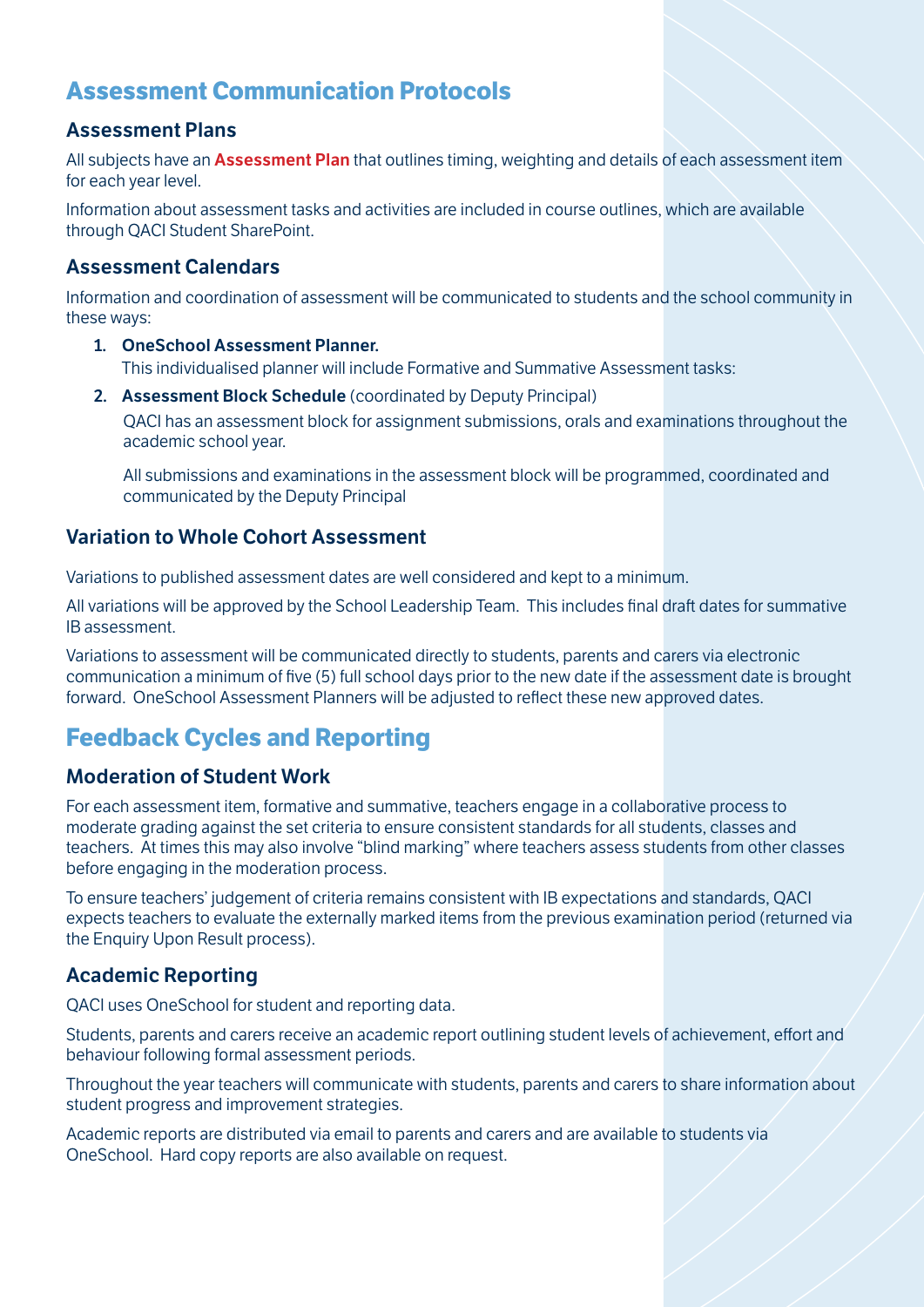### **Parent-Student-Teacher-Conferences**

Formal face-to-face Parent-Student-Teacher Conferences are held twice a year. Concerns regarding student progress will be addressed at point in time and early contact with parents to inform these concerns is our expected practice. Parents are welcome to meet with teachers at other times to discuss student progress and wellbeing.

# **Assignment Protocols**

The approved QACI assessment task sheet must be used. This task sheet template includes:

- Detailed description of the task requirements
- Parameters of the task
- Monitoring and final submission details
- Inserts provided by teacher that may assist the student

Students must also upload their *[Declaration of Originality](https://qaci.eq.edu.au/supportandresources/formsanddocuments/documents/declaration-of-originality.pdf)* with each submission.

For formal summative IB submissions, the relevant IB cover sheets and documentation must be used.

There will always be a minimum of two (2) key dates for submissions of assignments.

- 1. **Final Monitoring / Final Draft**: If a final draft is applicable, documented feedback will be provided by teacher prior to submission for a final grade. This draft should demonstrate understanding of the expectations of the task. The final monitoring / final draft date must be no less than two (2) weeks before the due submission date. This reasonable time between the final monitoring date and the final submission date, is to allow for teachers to provide supportive intervention if a student is at risk of not completing the task by the final submission date.
- 2. **Final Submission deadline**: Tasks submitted after this date must be approved through the extension process.

# **Assessment Conditions - Formative and Summative Tasks**

#### **Teachers must ensure:**

- Sufficient in-class time under teacher supervision is allocated to enable teachers the opportunity to verify authorship of student work and provide diagnostic feedback and guidance.
- Sufficient time is allowed for planning, research, writing and submitting monitored work.
- Adequate resources for the completion of submissions are readily accessible either within the school, externally or via online sources and students are advised of access methods.
- The processes required to complete the assignment should be taught prior to the assignment being commenced.
- Students that require IAAs are given the opportunity to access appropriate support / assistance to complete the assignment.

#### **Monitoring and Drafts**

Aims

- Provide information to students, parents and carers about the progress of the assessment
- To support students in their organisation for completion of assessment by the due date
- To achieve an outcome which is indicative of the student's ability
- Monitoring dates will be set so work-in-progress or drafts can be submitted for feedback and guidance. The number of monitoring dates will vary depending on the duration and development of the learner.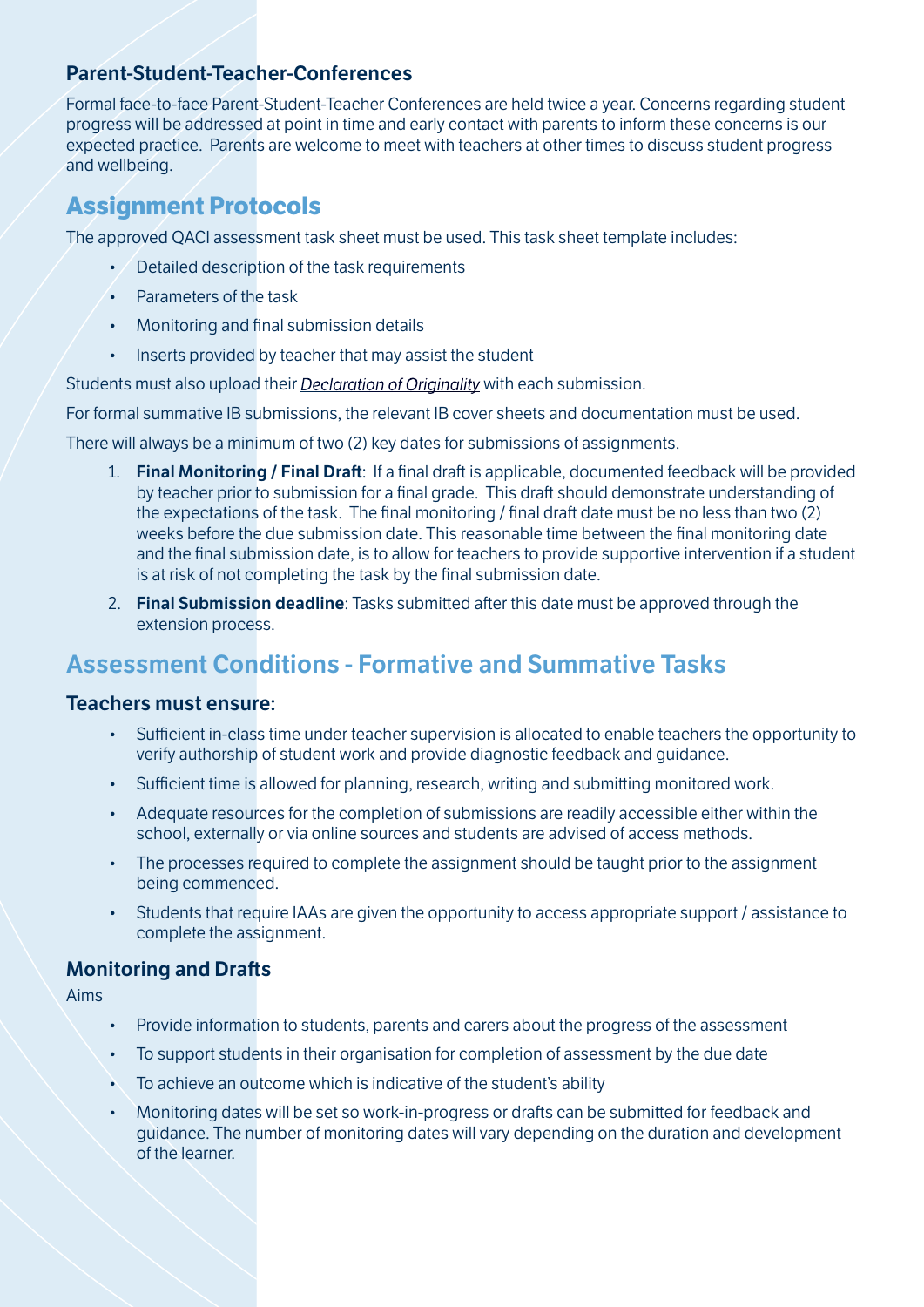# **Final Submission Expectations**

### **IB Formatting Guidance**

The purpose of these guidelines is to make the script as easy as possible to read and mark for the examiner.

- Arial font size 12 (where language / script support it)
- Chinese / Mandarin SimSun
- Japanese MS Mincho
- Korean batang
- Double line spacing
- Numbered pages
- Portrait orientation (rather than landscape) except where necessary to accommodate a specific item such as a graph or illustration
- Saving and naming files
- **Students are NOT to include** their names, candidate numbers or schools in their document, including headers, footers, title pages
- **ALL** assessment items should be saved in the following format

#### **<surname> <Firstname> <subject> <task> <year>**

#### **E.g. Carozza John Film Independent Study 2022**

### **Electronic Submissions**

When students submit tasks electronically, they must upload the *[Declaration of Originality](https://qaci.eq.edu.au/supportandresources/formsanddocuments/documents/declaration-of-originality.pdf)* as a separate file via the nominated platform.

# **e-Coursework – Submitting Summative IB Tasks**

Summative internal assessment items and all external assessment items will be submitted to the IB electronically. Each student will be provided with their IB personal code and password in readiness for the upload process.

Teachers authenticate the assessment item prior to the task is submitted to the IB.

#### **Consent and Authenticity of own work forms**

All students will complete an IB consent form to allow QACI to submit their assessment tasks on their behalf where required.

#### **Effective Citing and Referencing**

- 100% of coursework received by the IB will be checked via new text matching software to support the principles of academic integrity. Any potential breaches will be investigated by the IB and may result in the withdrawal of a grade for the subject.
- When candidates upload their own work, they are required to declare "that this work is my own work and is the final version. I have acknowledged each use of the words or ideas of another person, whether written, oral or visual"
- If the IB DP coordinator or teacher is uploading on behalf of a student, then this authentication has been previously uploaded by each student. The IB has the right to ask for proof of student authentication.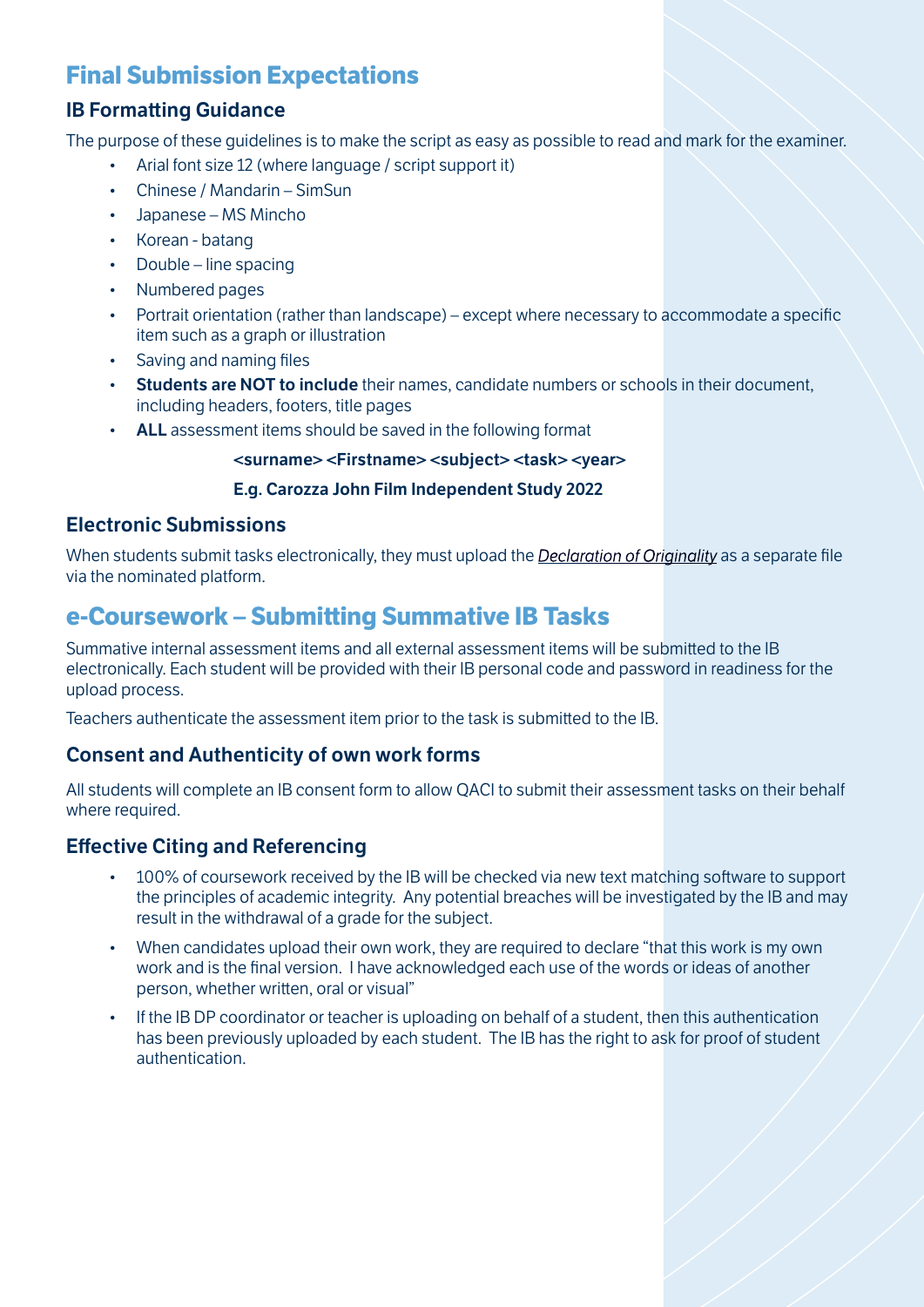## **Technical specifications: File sizes and file types**

The following table indicates maximum permissible file sizes and file types.

|                                 | Films / video /<br>screencast    | <b>Audio</b>      | <b>Images</b>                 | <b>Documents</b>                                 | <b>Zipped file</b>          |
|---------------------------------|----------------------------------|-------------------|-------------------------------|--------------------------------------------------|-----------------------------|
| <b>Maximum files</b><br>size    | <b>500MB</b>                     | 60MB or<br>60mins | 5MB                           | 50MB                                             | 750MB                       |
| <b>Acceptable file</b><br>types | mp4<br>.mov (codec H264)<br>.mpv | mp3<br>.m4a       | .jpg<br>.jpeg<br>.png<br>.tif | .doc<br>.docx<br>.pdf (non-<br>editable)<br>.rtf | .7z<br>rar.<br>.tar<br>.zip |

# **Orals and Group Presentation Protocols**

For formal summative IB orals or presentations, IB procedures will apply. Absences from these assessment activities will require an *[Application for Extension](https://qaci.eq.edu.au/supportandresources/formsanddocuments/documents/application-for-extension.pdf)* through the Head of Department, Guidance Officer, Deputy Principal, Principal.

- All students must be prepared to present their Oral / Group Presentation on the specified due date as listed in the calendar
- Where Oral / Group Presentations may take several lessons, the order in which students will present will be determined by draw or nomination
- The teacher will publish a formal schedule to all students and issue this to all students.

# **Examination Protocols**

#### **In-Class Examinations**

Every effort will be made by the supervisor to ensure the integrity of the examination. The supervisor will:

- Arrange seating to minimise the opportunity for academic dishonesty
- Actively supervise the students
- Ensure students do not have access to books and materials which may give an unfair advantage
- Ensure IAA arrangements are administered aligned to approved conditions

### **Formal Assessment Blocks / Mock Exams**

QACI has designated formal assessment blocks. Because IB examination protocols are mandated, time is undertaken to intensively prepare students at QACI. Information sessions, mock examinations and observance of IB protocols are essential to enable students to mentally prepare and practice the skills to participate in the IB examination session.

In an assessment block, the normal timetable is suspended and the school is centrally programmed for students to undertake assessment under conditions that will reflect the formal IB examination requirements and conditions.

### **Unfair Means during an Examination**

The Academic Integrity Policy will apply for all formal examinations.